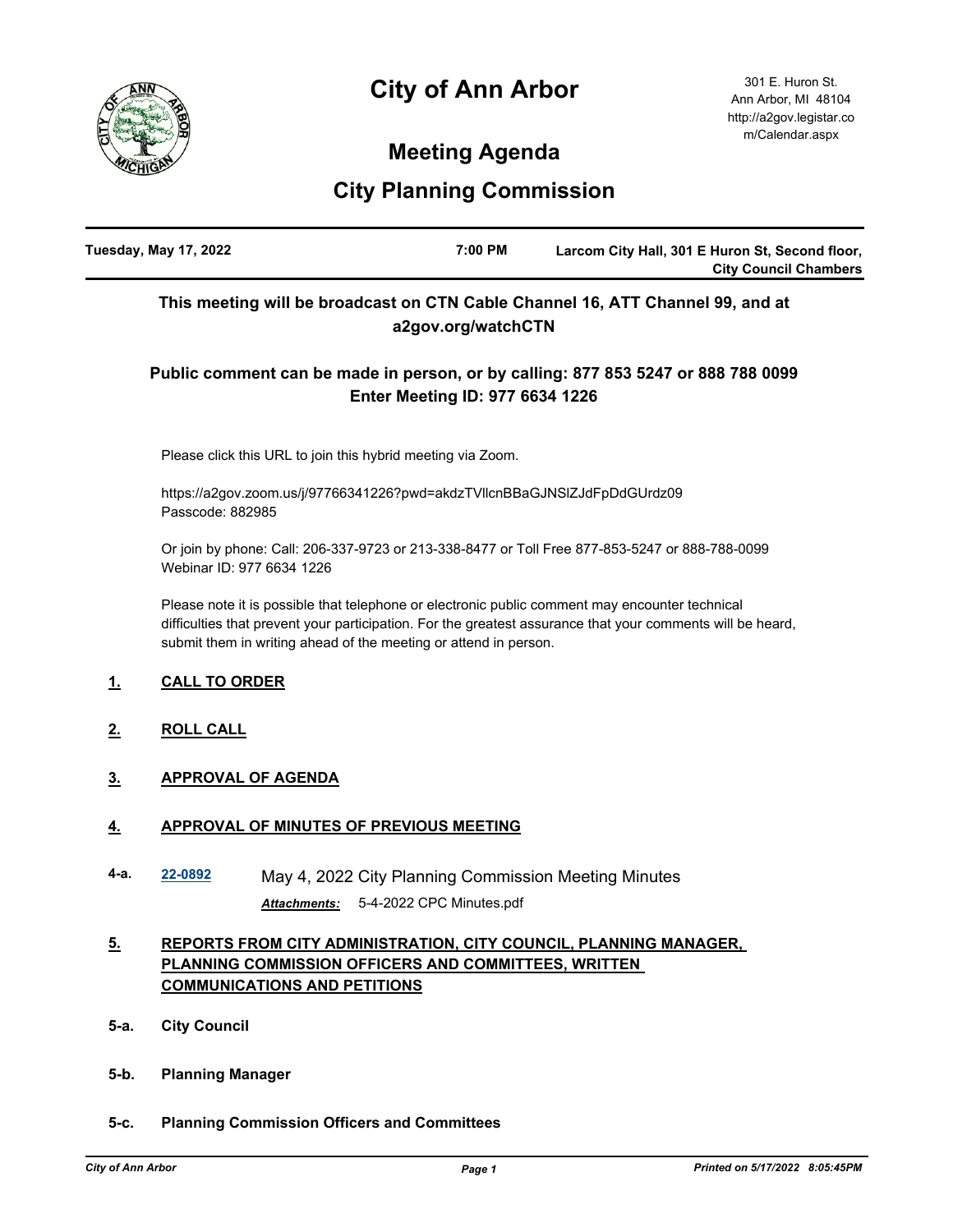#### **5-d. Written Communications and Petitions**

#### **[22-0893](http://a2gov.legistar.com/gateway.aspx?M=L&ID=30069)** Various Communications to City Planning Commission

McDaniel-Hodges.pdf, Appleyard.pdf, Two Tracks Acres.pdf, 330 Detroit Street Development Farmers Market Concerns.pdf, 330 Detroit St. Proposal - Request for Staging Area on Fifth.pdf, 330 N. Detroit St comment Lisa Young.pdf, Ann Arbor Planning Goetz letter.pdf, Westphal.pdf, Pittsfield Charter Twp - Draft Master Plan.pdf *Attachments:*

## **6. PUBLIC COMMENT (Persons may speak for three minutes about an item that is NOT listed as a public hearing on this agenda. Please state your name and address for the record.)**

#### **7. PUBLIC HEARINGS SCHEDULED FOR NEXT REGULAR MEETING**

**[22-0894](http://a2gov.legistar.com/gateway.aspx?M=L&ID=30070)** Public Hearings Scheduled for Tuesday, June 7, 2022 Planning Commission Meeting *Attachments:* 6-7-2022 Notice of Public Hearing.pdf

### **8. REGULAR BUSINESS – Project Presentation, Staff Report, Public Hearing, and Commission Discussion of Each Item**

- **8-a. [22-0895](http://a2gov.legistar.com/gateway.aspx?M=L&ID=30071)** 330 Detroit Street Site Plan for Planning Commission Approval Two existing buildings are proposed to be removed to accommodate a 5-story building that includes 14 residential units, 23 on-site parking spaces, and 1,850 square feet of ground floor retail space. Pedestrian and vehicular access will be from N. Fifth Avenue and Detroit Street. Zoning is D2 (Downtown Interface) the lot size is 9,879 square feet (0.23-acre parcel) and the site is located at 303, 312 and 314 Detroit Street. Staff Recommendation: Approval
	- Staff Report 330 Detroit St w Maps 5-17-2022 CPC.pdf, 330 N Detroit St Site Plan 3-22-22.pdf, 330 N. Detroit St Architectural Elev.pdf *Attachments:*
- **8-b. [22-0896](http://a2gov.legistar.com/gateway.aspx?M=L&ID=30072)** Proposed Amendments to Ann Arbor City Code Chapter 55 Unified Development Code **-** Amendments to the Unified Development Code (UDC) Sections 5.16.1.A (Residential Occupancy), 5.16.2.A and B (Adult Day Care Center, Child Care Center), 5.16.3.J (Outdoor Recreation), 5.16.3.P (Transit Corridor Development), 5.16.4.B (Nonprofit Corporations), 5.16.6.C (Drive-Through Facilities), 5.16.6.G (Group Day Care Home), and Section 5.19 (Parking Standards) are being considered to eliminate minimum parking requirements for all uses, eliminate or consolidate some parking use categories, eliminate the option for off-site bicycle parking, change the weight limit for vehicles parked in driveways, simplify the requirements for electric vehicle parking, and change, reformat, and include the TC1 district in the special parking district regulations. These changes will enable reduced impervious surfaces, encourage land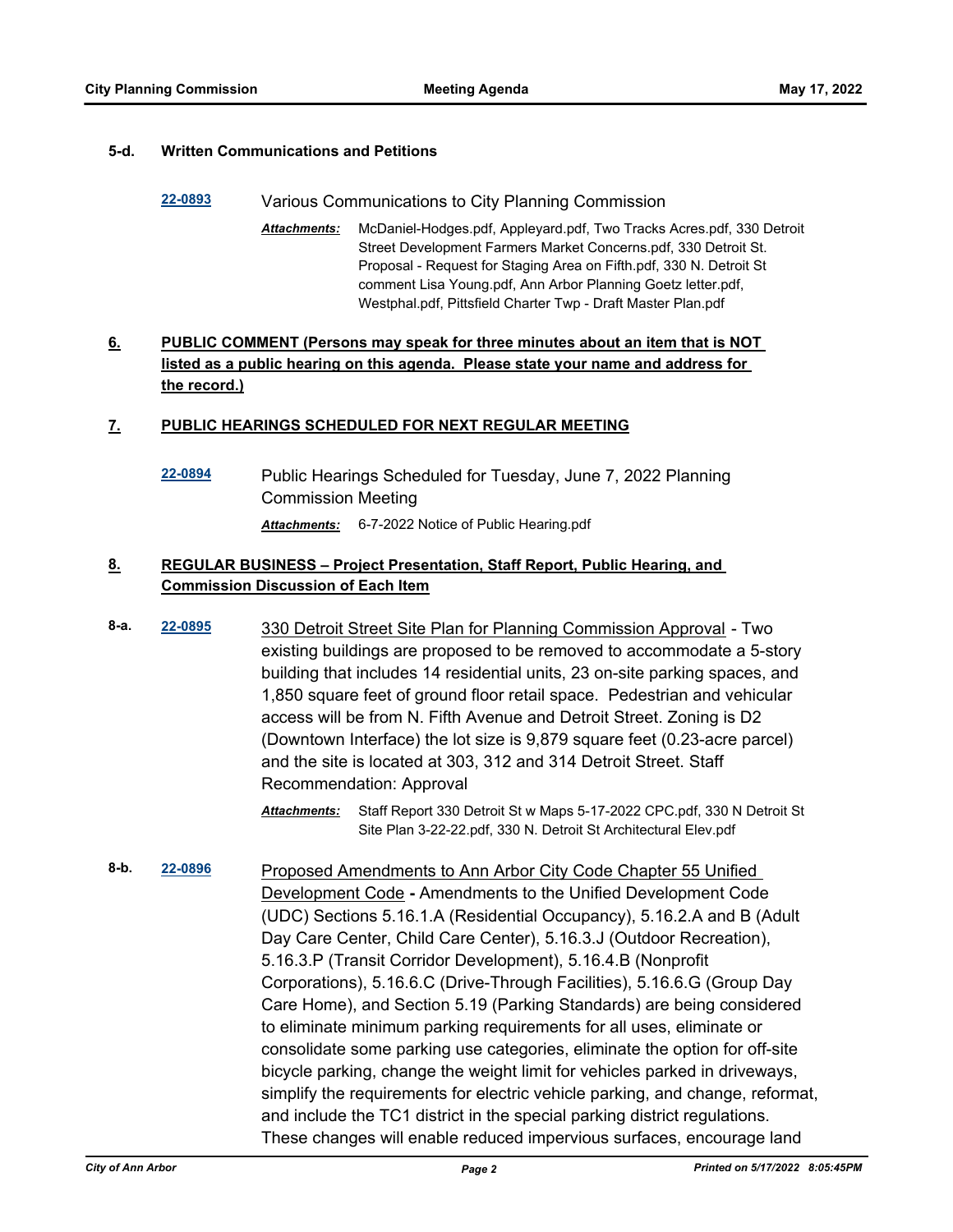to be used more efficiently, incentivize the construction of new residential uses, reduce the cost of constructing new residential uses, and support transit services. Staff Recommendation: Approval

Staff Report for May 17 2022 Parking Amendments w Attachments.pdf, Ordinance to Amend UDC (Parking Standards).pdf *Attachments:*

#### **9. OTHER BUSINESS**

**9-a. [22-0897](http://a2gov.legistar.com/gateway.aspx?M=L&ID=30073)** Annual Comprehensive Plan Review - The Ann Arbor City Planning Commission and Planning & Development Services Unit review the City Comprehensive Plan on a regular basis. The City Comprehensive Plan consists of several plans, or "elements," that work together to describe a vision for the City's future and guide decisions about its land use, transportation, infrastructure, environment, housing, and public facilities. The adopted plan elements can be found on the City's website at www.a2gov.org/compplan <http://www.a2gov.org/compplan> *.* As part of an annual review, the Planning Commission is seeking comments about the City Comprehensive Plan, including elements that should be studied for possible change or new elements that should be added to the Plan. Staff Recommendation: Approval

*Attachments:* Comprehensive Plan Review Staff Report w Attachments-5-17-22.pdf

**9-b. [22-0898](http://a2gov.legistar.com/gateway.aspx?M=L&ID=30074)** 2022-2023 City Planning Commission and Staff Work-Program - Staff Recommendation: Approval FY23 Work Program Memo.pdf, CPC Work Program - May 17 2022 *Attachments:* Draft.pdf

#### **10. PUBLIC COMMENT (Persons may speak for three minutes on any item.)**

#### **11. COMMISSION PROPOSED BUSINESS**

#### **12. ADJOURNMENT**

Sarah Mills, Chairperson

/mia gale